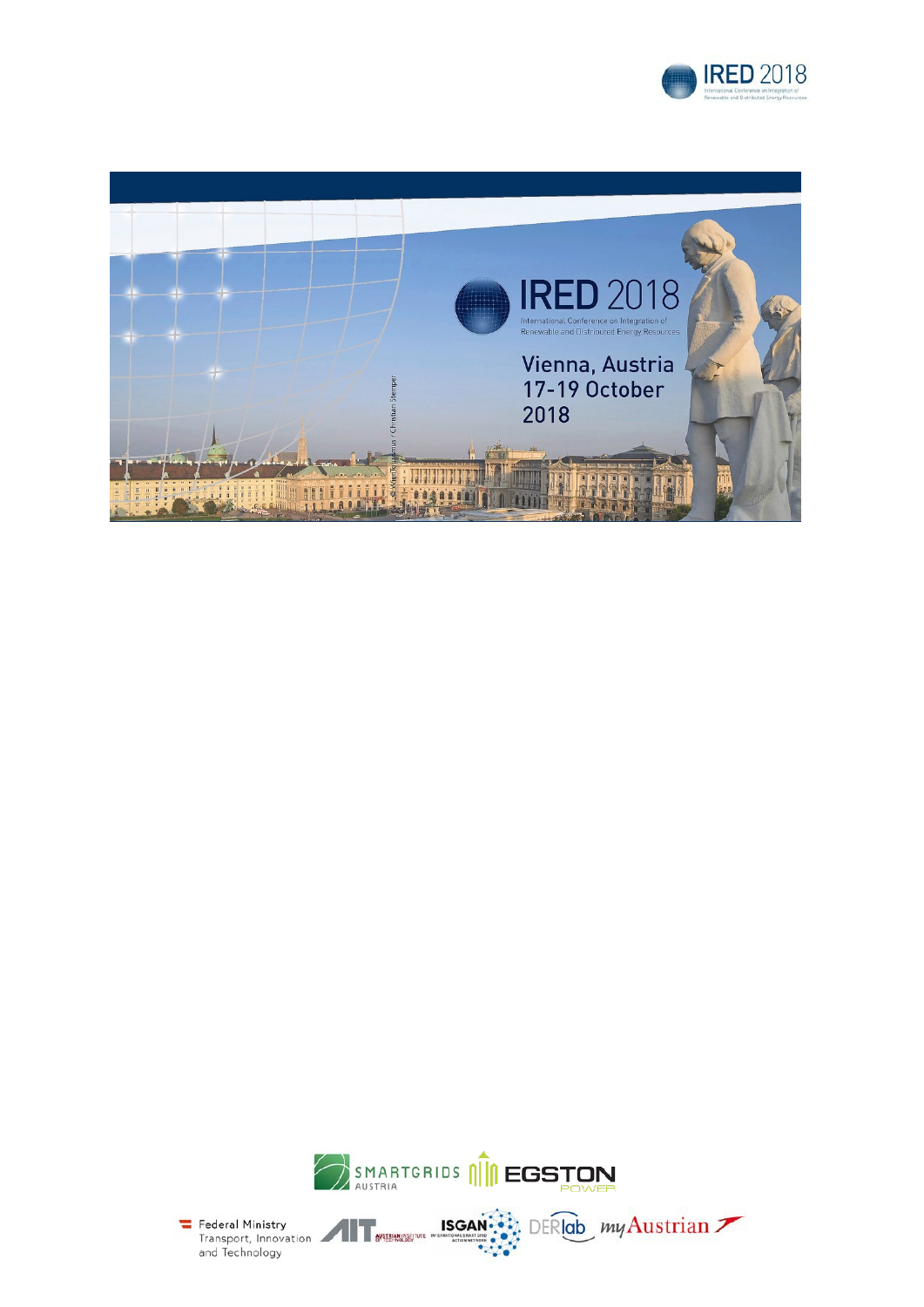

### **1. Welcome**

History meets future - The 8th International Conference on the Integration of Renewable and Distributed Energy Resources in Vienna, Austria

Today's power sector worldwide has been observing dramatic changes. The main reasons behind these changes are the growing shares of renewable and distributed energy resources (DER) and their advanced functionalities, the introduction of advanced communication technologies, rising volumes of data and the evolution of electricity markets. Within the 8th International Conference on the Integration of Renewable and Distributed Energy Resources – IRED 2018, the future of distributed energy resources and their participation in the power system management and operation will be discussed in the historic ambience of the city of Vienna.

IRED is a global conference gathering experts from industry, government and academia to share information on state-of-the-art technologies, research and know-how and engage in lively discussions related to the integration of renewable and distributed energy resources into the power systems. The conference will focus on the technical, market, and regulatory issues that challenge the integration of these resources into the grid. The goals of this conference are to:

- Share status and latest results of research projects
- Better understand and communicate the visions from various stakeholders and players
- Learn from individual national programs and policies
- Discuss main issues and barriers and identify other needed research and potential solutions
- Stimulate international, national, and regional project and program coordination

The conference will include several opportunities for in depth discussion within preconference sessions, post-conference breakouts, a poster session, and evening events.

Conference Chairs





Helfried Brunner AIT Austrian Institute of Technology

Michael Hübner BMVIT Federal Ministry for Transport, Innovation and Technology

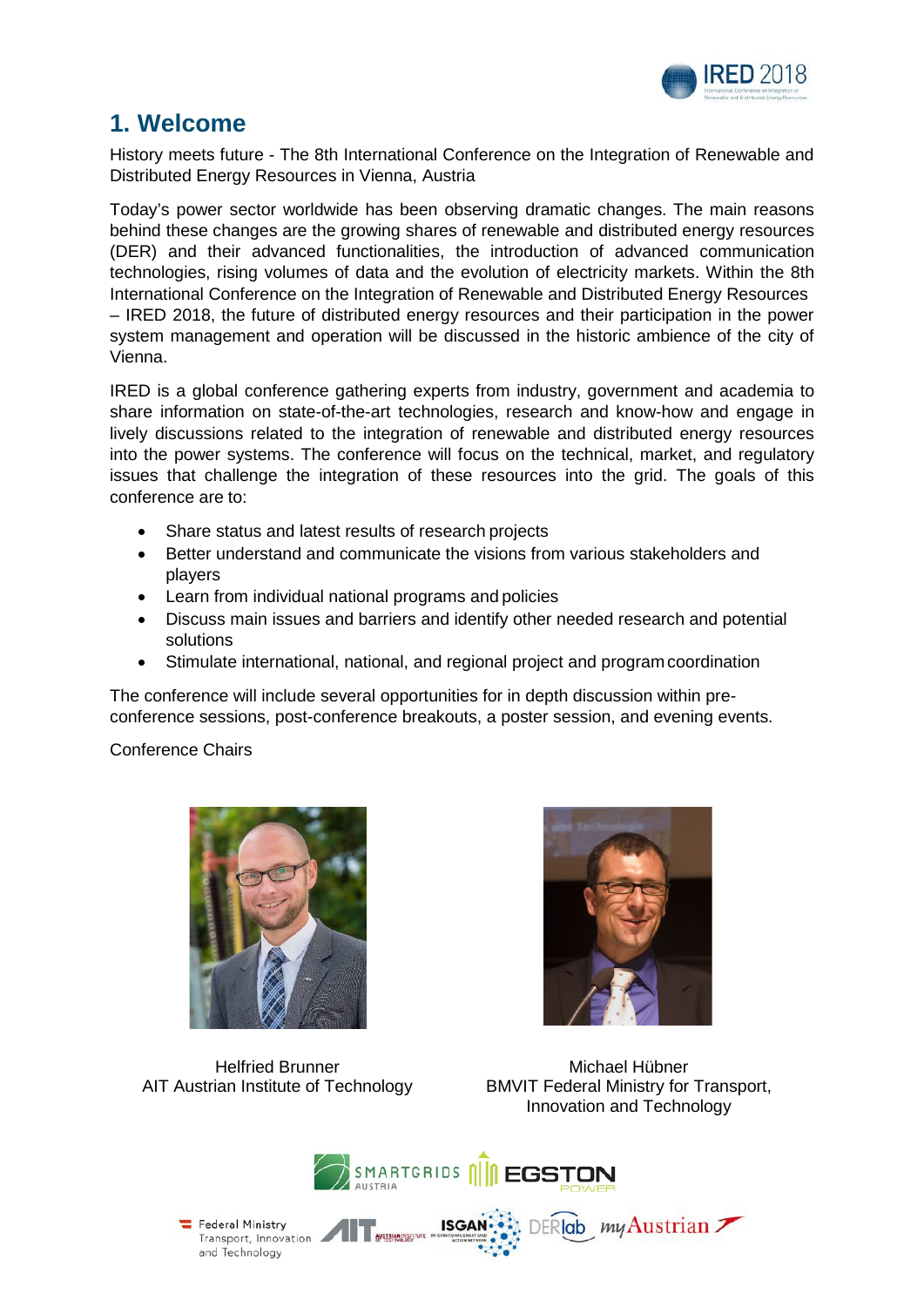

# **2. Conference Venue**

Parkhotel Schönbrunn Hietzinger Hauptstraße 10-14 1130 Vienna, Austria



# **3. Program at a glance**

| time      | Tu 16.10.                     |                                                                                                         | We 17.10.             | Th 18.10.                                  | Fr 19.10.                                    |
|-----------|-------------------------------|---------------------------------------------------------------------------------------------------------|-----------------------|--------------------------------------------|----------------------------------------------|
| Morning   |                               | <b>ERI</b>                                                                                              | DERIab side-<br>event | <b>IRED 2018</b><br>Session 2<br>Session 3 | <b>IRED 2018</b><br>Session 5<br>Session 6   |
| lunch     |                               | Grid                                                                                                    |                       |                                            |                                              |
|           | <b>NEDO</b><br>side-<br>event | Side<br>Even<br><b>IRED 2018</b><br><b>IRED 2018</b><br>t<br>Session 4<br>Opening<br>@ AIT<br>Session 1 |                       | <b>IRED 2018</b><br>Session 7              |                                              |
| Afternoon |                               |                                                                                                         | Session 2             |                                            | <b>Site visit Seestadt</b><br>ASPERN, Vienna |
| Evening   |                               |                                                                                                         | <b>Hosted Dinner</b>  | Poster Session &<br>Reception              |                                              |



**ISGAN** 

DERIOD my Austrian

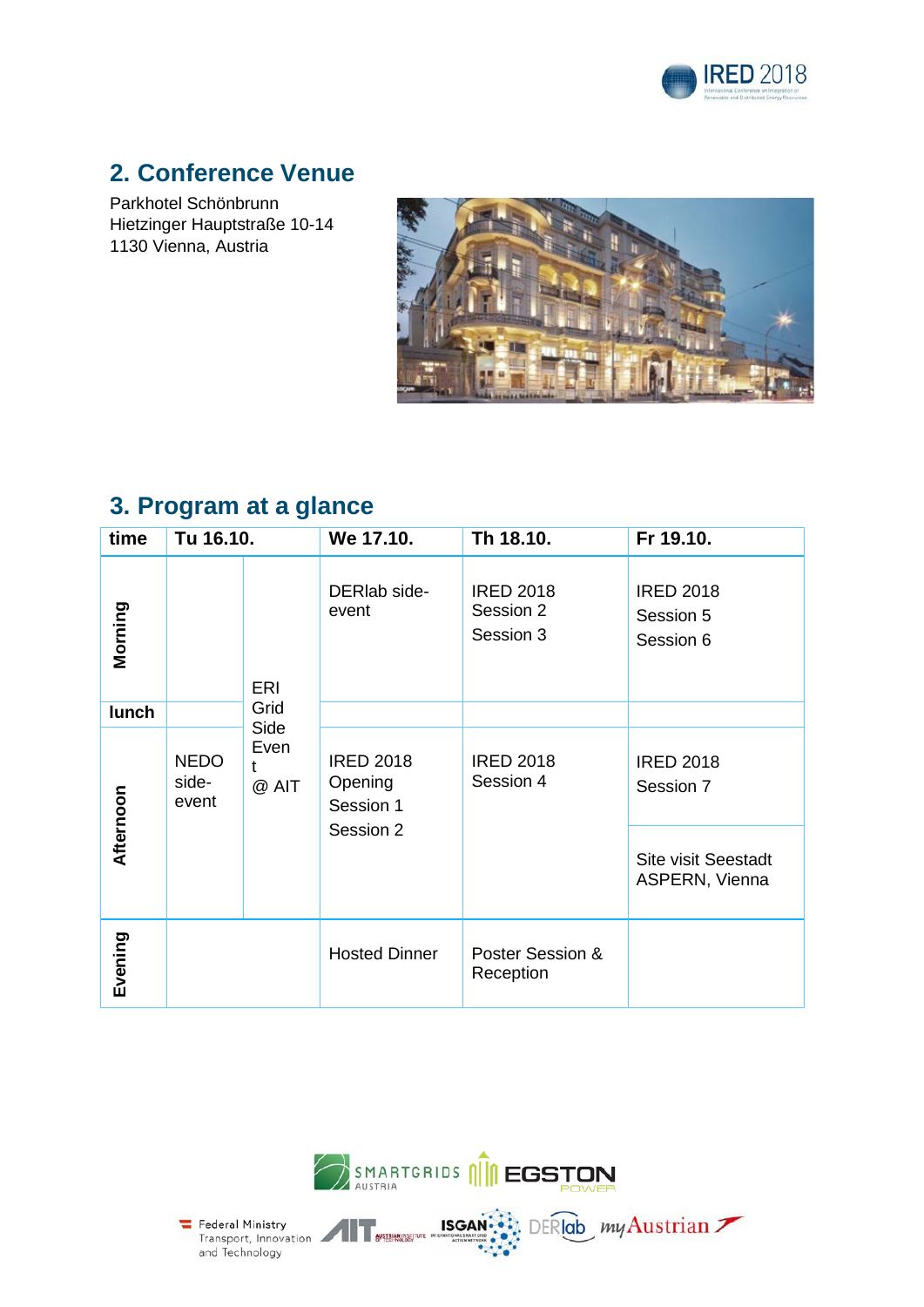

# **4. Conference Programme (draft)**

#### **Wednesday October 17th, 2018**

#### **Opening Session – Welcome and Introductions**

**Chair:** Helfried Brunner, AIT Austrian Institute of Technology

Michael Hübner, BMVIT Austrian Federal Ministry for Transport, Innovation and **Technology** 

| Title of talk                                 | Speaker name            | <b>Speaker Affiliation</b>                                                            |
|-----------------------------------------------|-------------------------|---------------------------------------------------------------------------------------|
| Welcome Speech                                | <b>Helfried Brunner</b> | AIT Austrian Institute of<br>Technology                                               |
| Welcome Speech                                | Michael Hübner          | <b>BMVIT Austrian Federal</b><br>Ministry for Transport,<br>Innovation and Technology |
| Keynote: DOE Grid<br>Modernization Initiative | Kevin Lynn              | US Department of Energy                                                               |

| <b>Session 1: Policies &amp; Programs</b><br>Chair: Satoshi Morozumi, New Energy and Industrial Technology Development<br>Organization (NEDO), Japan |                  |                                                                                          |  |  |
|------------------------------------------------------------------------------------------------------------------------------------------------------|------------------|------------------------------------------------------------------------------------------|--|--|
| Title of talk                                                                                                                                        | Speaker name     | <b>Speaker Affiliation</b>                                                               |  |  |
| Opening                                                                                                                                              | Satoshi Morozumi | New Energy and Industrial<br><b>Technology Development</b><br>Organization (NEDO), Japan |  |  |
| Status and challenges on<br>the power system in Japan                                                                                                | Kazuhiko Mutoh   | <b>Smart Community</b><br>Department, NEDO, Japan                                        |  |  |
| EU leadership in the<br>integration of renewables                                                                                                    | Piotr Tulej      | European Commission, DG<br>Research and Innovation                                       |  |  |
| <b>Further talks</b>                                                                                                                                 | tbc.             |                                                                                          |  |  |

| Session 2 part 1: Reporting on Results of Large Project Portfolios<br>Chairs: Benjamin Kroposki, National Renewable Energy laboratory, US |                         |                                                                     |  |  |
|-------------------------------------------------------------------------------------------------------------------------------------------|-------------------------|---------------------------------------------------------------------|--|--|
| Patrick Van Hove, European Commission, DG Research and Innovation                                                                         |                         |                                                                     |  |  |
| Title of talk<br><b>Speaker Affiliation</b><br>Speaker name                                                                               |                         |                                                                     |  |  |
| Opening                                                                                                                                   | Benjamin Kroposki       | National Renewable Energy<br>Laboratory, US                         |  |  |
|                                                                                                                                           | <b>Patrick Van Hove</b> | European Commission, DG<br>Research and Innovation                  |  |  |
| German SINTEG program -<br><b>Smartgrid Showcase</b>                                                                                      | Tom Ryssel              | <b>Federal Ministry for Economic</b><br>Affairs and Energy, Germany |  |  |



**ISGAN** 

Federal Ministry<br>Transport, Innovation

and Technology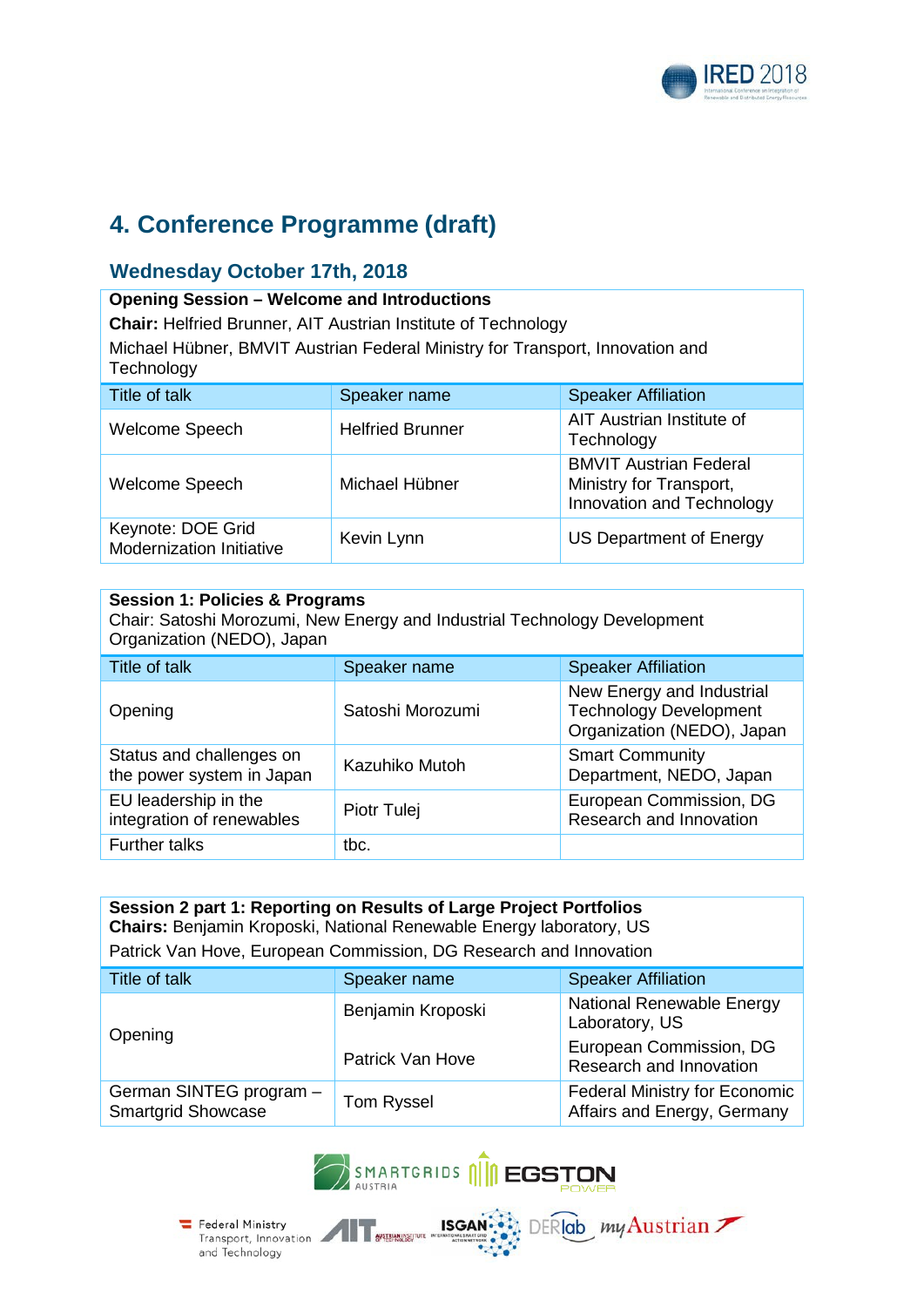

| <b>US DOE Grid Modernization</b><br>Initiative and Laboratory<br>Consortium | Kevin Lynn                    | US Department of Energy                       |
|-----------------------------------------------------------------------------|-------------------------------|-----------------------------------------------|
| European CROSSBOW<br>Project                                                | <b>Manuel Serrano Matoses</b> | ETRA, Spain                                   |
| Nii-jima demonstration in<br>Japan                                          | Jun Johkaji                   | <b>Tokyo Electric Power</b><br>Company, Japan |
| New Developments in Smart<br>Grid Investments in Canada                     | Josef Ayoub                   | Natural Resources Canada,<br>Canada           |
| <b>Smart Grid Demonstration</b><br>Project on Shanghai<br>Chongming Island  | Peichao Zhang                 | Shanghai Jiao Tong<br>University, China       |

### **Hosted Dinner Rathauskeller Wien**

### **Thursday October 18th, 2018**

| Session 2 part 2: Reporting on Results of Large Project Portfolios<br>Chairs: Benjamin Kroposki, National Renewable Energy laboratory, US<br>Patrick Van Hove, European Commission, DG Research and Innovation |                       |                                                    |  |  |
|----------------------------------------------------------------------------------------------------------------------------------------------------------------------------------------------------------------|-----------------------|----------------------------------------------------|--|--|
| Title of talk                                                                                                                                                                                                  | Speaker name          | <b>Speaker Affiliation</b>                         |  |  |
| Recap / Welcome                                                                                                                                                                                                | Benjamin Kroposki     | National Renewable Energy<br>Laboratory, US        |  |  |
|                                                                                                                                                                                                                | Patrick Van Hove      | European Commission, DG<br>Research and Innovation |  |  |
| Monitoring 9000 MW<br>photovoltaics worldwide                                                                                                                                                                  | Javier Sanjuan        | DNL-GL, Norway                                     |  |  |
| Prospering from the Energy<br>Revolution, a UK R7D and<br>demonstration programme                                                                                                                              | <b>Rob Saunders</b>   | Innovate UK, UK                                    |  |  |
| Developing renewables to<br>the 2030 targets in India                                                                                                                                                          | S.K. Mishra           | Solar Energy Corporation of<br>India, India        |  |  |
| Seestadt Aspern: Vienna's<br>test bed for the future of<br>energy provision in urban<br>areas                                                                                                                  | <b>Alfred Einfalt</b> | Siemens Corporate<br>Technology, Austria           |  |  |

Coffee Break





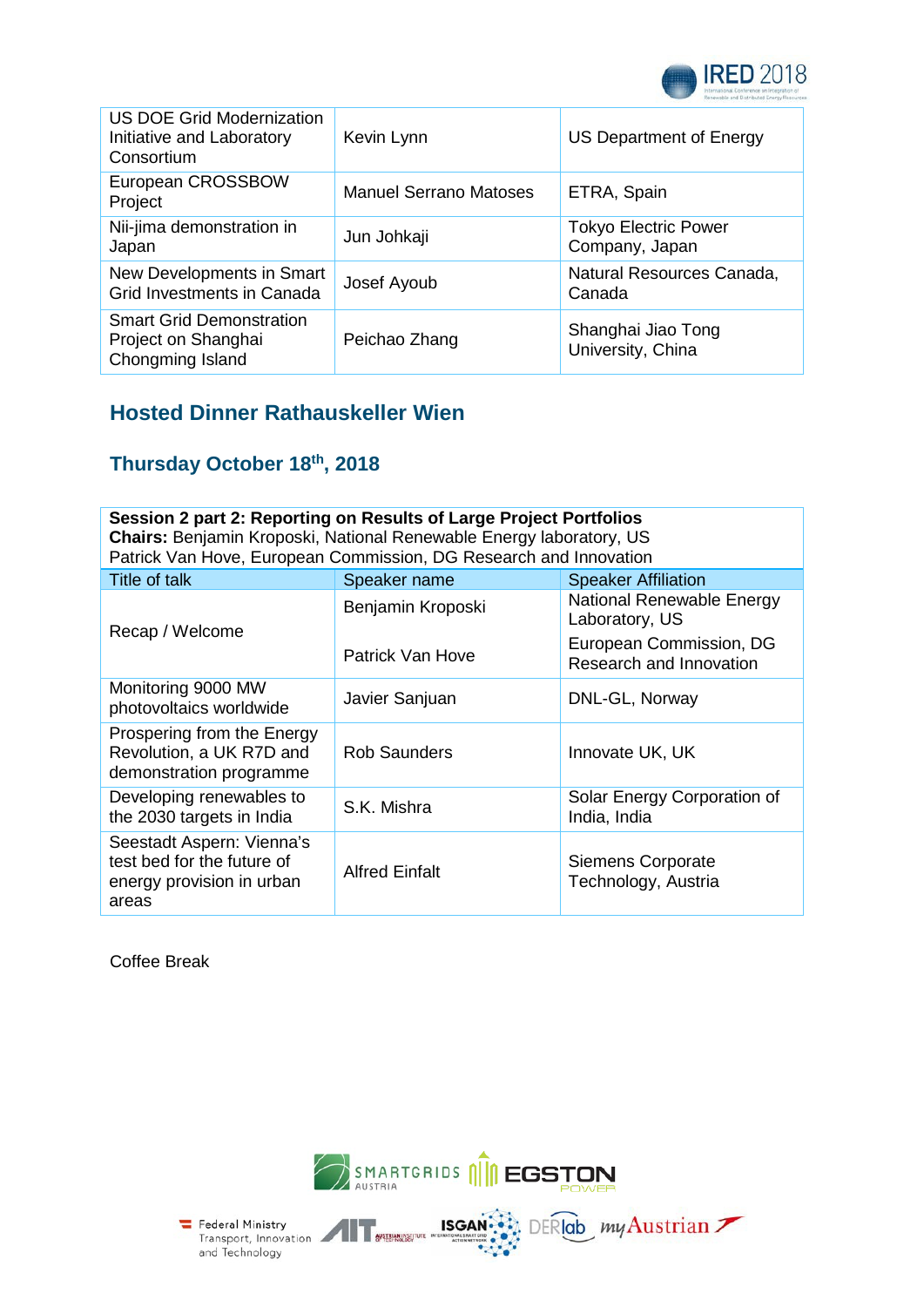

#### **Session 3: Markets and Regulatory Frameworks Chairs:** Luciano Martini, Ricerca sul Sistema Energetico – RSE SpA, Italy Mark Rawson, California Energy Commission, US

| Title of talk                             | Speaker name                   | <b>Speaker Affiliation</b>                            |
|-------------------------------------------|--------------------------------|-------------------------------------------------------|
| Opening                                   | Mark Rawson<br>Luciano Martini | California Energy<br>Commission, US<br>RSE SpA, Italy |
| Regulation and markets<br>summary in Asia | tbc.                           | Waseda University, Japan                              |
| Further talks tbc.                        | tbc.                           |                                                       |

12:30-14:00 Lunch

#### **Session 4: Transmission and Distribution Interaction, Systems Integration, Modelling & Simulation Chairs:** Jim Reilly, Reilly Associates, US Nikos Hatziargyriou, National Technical University of Athens and HEDNO, Greece Title of talk Speaker name Speaker Affiliation Opening Jim Reilly Nikos Hatziargyriou Reilly Associates, US National Technical University of Athens and HEDNO, Greece ENTSOE (European TSOs) and EDSO (European DSOs) Views on TSO/DSO **Collaboration** Laurent Schmitt Robert Zagrandi General Secretary of ENTSO-e General Secretary of EDSO EPRI TSO DSO project Alison O'Connell Electric Power Research Institute (EPRI), US Reliability Issues related to transmission and distribution interaction John N. Moura North American Electric Reliability Corporation, US Transmission Distribution Ning Kang **Argonne National Laboratory**, US

Coffee Break



**ISGAN** 

DERIGb my Austrian

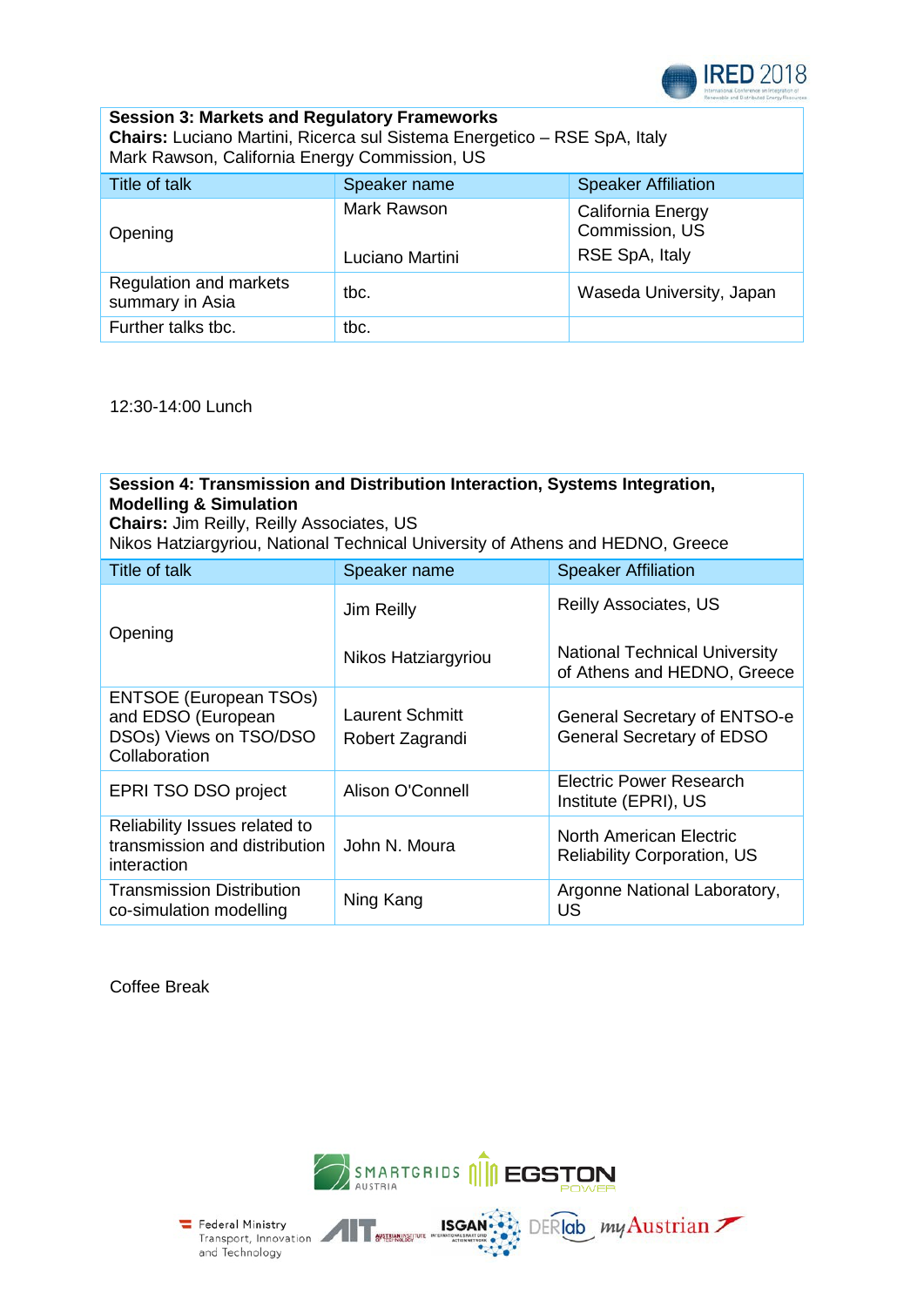

#### **Session 4 – part 2: Transmission and Distribution Interaction, Systems Integration, Modelling & Simulation**

**Chairs:** Jim Reilly, Reilly Associates, US Nikos Hatziargyriou, National Technical University of Athens and HEDNO, Greece

| Title of talk                                                                                                                                                                    | Speaker name          | <b>Speaker Affiliation</b>                        |  |  |
|----------------------------------------------------------------------------------------------------------------------------------------------------------------------------------|-----------------------|---------------------------------------------------|--|--|
| Data exchange and ICT-<br>requirements for TSO-DSO<br>interaction: an international<br>best practice analysis                                                                    | Mark Stefan           | AIT Austrian Institute of<br>Technology, Austria  |  |  |
| OpSim: test- and simulation-<br>environment for grid control<br>and aggregation strategies                                                                                       | <b>Martin Braun</b>   | Fraunhofer IEE, Germany                           |  |  |
| Planning method on the high<br>renewable penetration grid;<br>Japanese renewable<br>generation forecasting<br>method development and<br>simulation applying those<br>forecasting | Takeshi Maeno         | NEDO, Japan                                       |  |  |
| SmartNetProject - TSO and<br>DSO coordination for the<br>provision of ancillary<br>services                                                                                      | Gianluigi Migliavacca | Coordinator of EU SmartNet<br>project, RSE, Italy |  |  |

### **Poster reception Chair: Wolfgang Gawlik, University of Technology Vienna**

### **Friday October 19th, 2018**

| Session 5: Standards and evolution of grid codes for the Integration of Higher<br><b>Penetrations of renewable and Distributed Resources</b><br><b>Chairs: Roland Bründlinger, AIT Austrian Institute of Technology, Austria</b><br>Tom Key, Electric Power Research Institute (EPRI), US |                               |                                                                                                            |  |  |
|-------------------------------------------------------------------------------------------------------------------------------------------------------------------------------------------------------------------------------------------------------------------------------------------|-------------------------------|------------------------------------------------------------------------------------------------------------|--|--|
| Title of talk                                                                                                                                                                                                                                                                             | Speaker name                  | <b>Speaker Affiliation</b>                                                                                 |  |  |
| Opening                                                                                                                                                                                                                                                                                   | Tom Key<br>Roland Bründlinger | <b>Electric Power Research</b><br>Institute (EPRI), US<br>AIT Austrian Institute of<br>Technology, Austria |  |  |
| The Grid Interconnection<br>Standard IEEE 1547 2018                                                                                                                                                                                                                                       | David Narang                  | <b>NREL</b>                                                                                                |  |  |
| Standard for specification of<br>microgrid controllers (IEEE<br>2030.7) and P2030.11<br><b>DERMS</b>                                                                                                                                                                                      | Geza Joos                     | <b>MCGill University Montreal,</b><br>Canada                                                               |  |  |

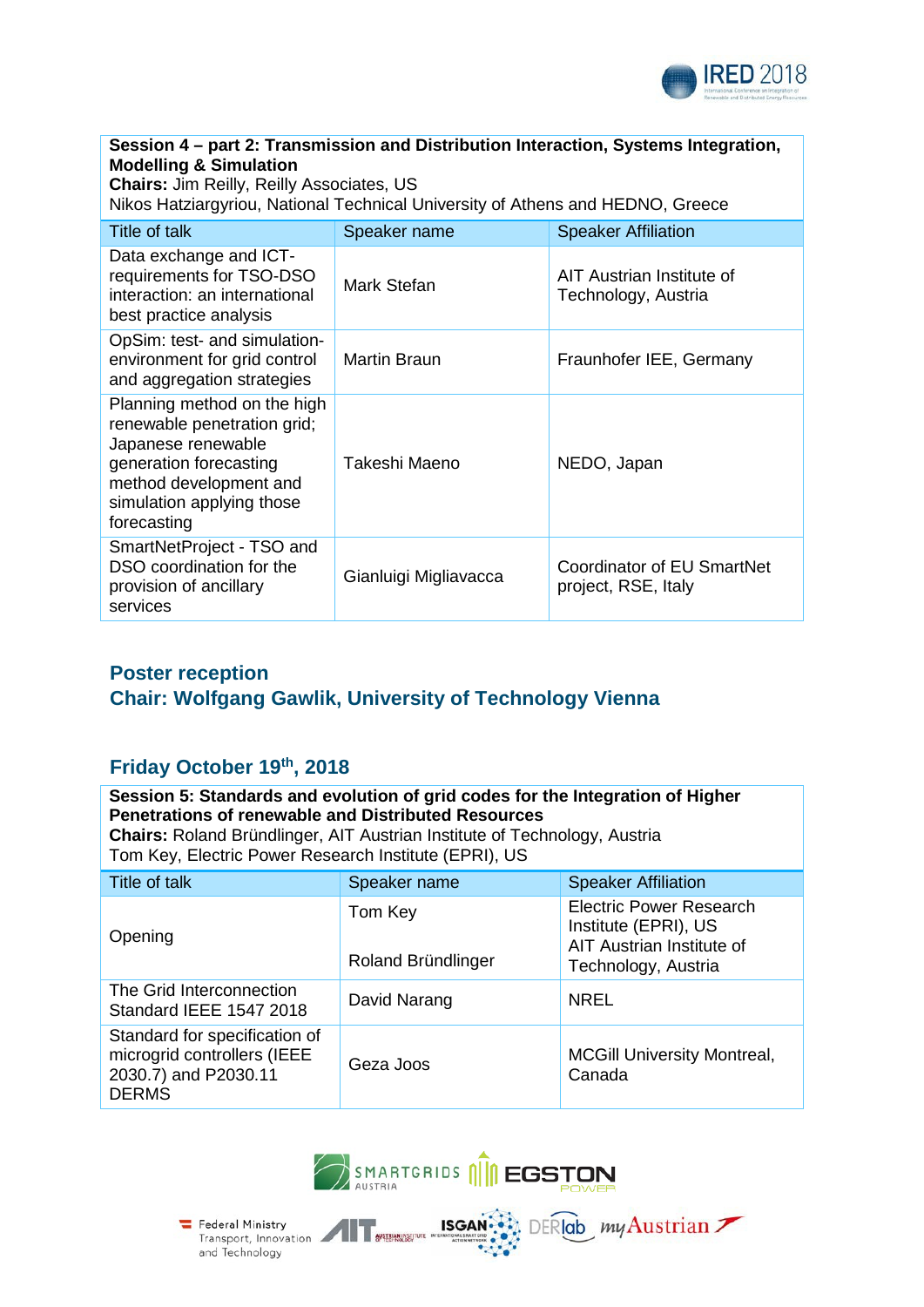

| European Network Code<br><b>Requirements for Generators</b><br>- update on national<br>implementation in Europe | Thomas Schaupp | European Committee for<br>Electrotechnical<br>Standardization (CENELEC) |
|-----------------------------------------------------------------------------------------------------------------|----------------|-------------------------------------------------------------------------|
| Update on Developments in<br>Australia                                                                          | John Ward      | CSIRO, Australia                                                        |
| Japanese test bed of<br>renewable integration                                                                   | Kenji Otani    | Fukushima Renewable<br>Energy Institute, Japan                          |

Coffee Break

**Session 6: Panel Discussion: Running the Grid Mostly on Renewable Energy Chair:** Abraham Ellis, Sandia National Laboratories (SNL), US

| Title of talk                                    | Speaker name            | <b>Speaker Affiliation</b>                |
|--------------------------------------------------|-------------------------|-------------------------------------------|
| Moderation                                       | <b>Abraham Ellis</b>    | Sandia National<br>Laboratories (SNL), US |
| Managing RE with flexible<br>thermal energy      | Alexandre Prieur        | Natural Resources Canada,<br>Canada       |
| Working with high RE<br>penetration in So. Japan | Hirohisa Aki            | Tsukuba University, Japan                 |
| Managing RE at the bulk<br>system level          | <b>Thibault Prevost</b> | RTE, France                               |
| Glimpses of 100% RE in<br>Hawaii                 | Debbie Lew              | <b>GE Power, US</b>                       |
| Transmission and Large-<br>scale RE              | Jingran Wang            | State Grid Corporation,<br>China          |
| Tbc.                                             | Tbc.                    | Singapore tbc.                            |

12:30-1:30 Lunch

| <b>Session 7: Closing Session</b><br>Chair: Helfried Brunner, AIT Austrian Institute of Technology |                         |                                                                                             |  |  |
|----------------------------------------------------------------------------------------------------|-------------------------|---------------------------------------------------------------------------------------------|--|--|
| Title of talk                                                                                      | Speaker name            | <b>Speaker Affiliation</b>                                                                  |  |  |
| Opening                                                                                            | <b>Helfried Brunner</b> | AIT Austrian Institute of<br>Technology                                                     |  |  |
| <b>Summary Session 1</b>                                                                           | Satoshi Morozumi        | New Energy and Industrial<br><b>Technology Development</b><br>Organization (NEDO),<br>Japan |  |  |
|                                                                                                    | Benjamin Kroposki       | National Renewable Energy<br>Laboratory, US                                                 |  |  |
| <b>Summary Session 2</b>                                                                           | Patrick Van Hove        | European Commission, DG<br>Research and Innovation                                          |  |  |



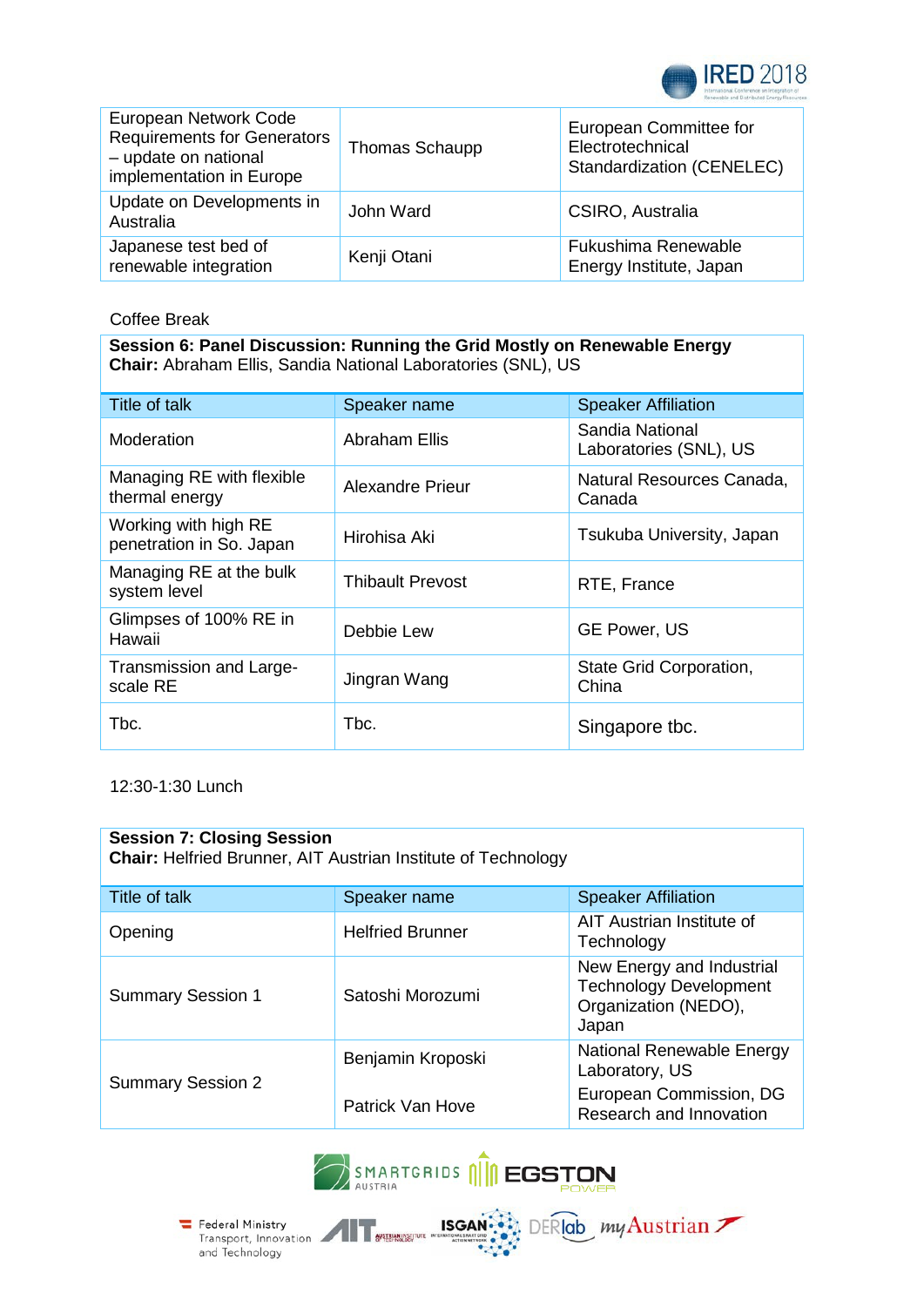

| <b>Summary Session 3</b>               | Mark Rawson                   | California Energy<br>Commission, US                                                                      |
|----------------------------------------|-------------------------------|----------------------------------------------------------------------------------------------------------|
|                                        | Luciano Martini               | RSE SpA, Italy                                                                                           |
|                                        | Jim Reilly                    | <b>Reilly Associates, US</b>                                                                             |
| <b>Summary Session 4</b>               | Nikos Hatziargyriou           | <b>National Technical</b><br>University of Athens and<br><b>HEDNO, Greece</b>                            |
| <b>Summary Session 5</b>               | Tom Key<br>Roland Bründlinger | Electric Power Research<br>Institute (EPRI), US<br>AIT Austrian Institute of<br>Technology GmbH, Austria |
| <b>Summary Session 6</b>               | <b>Abraham Ellis</b>          | Sandia National<br>Laboratories (SNL), US                                                                |
| Announcement of IRED<br>2020 Australia | John Ward                     | CSIRO, Australia                                                                                         |
| Closing remarks                        | Michael Hübner                | <b>BMVIT Federal Ministry for</b><br>Transport, Innovation and<br>Technology                             |



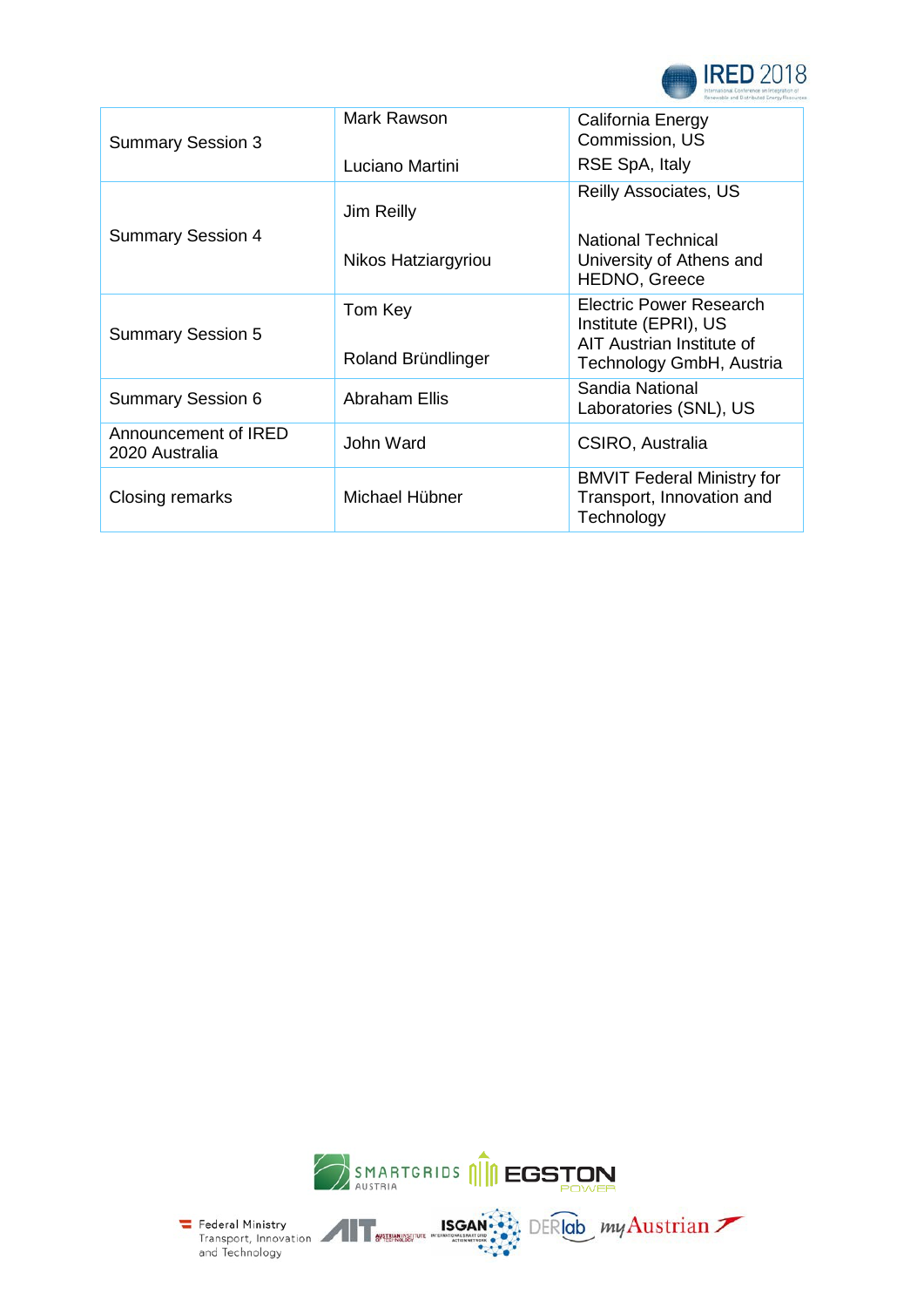

# **5. Side Events**

### **Tuesday Oct 16th, 2018**

| <b>AIT</b>           | Laboratory-based Services for Smart Grids: Best Practices from<br>the ERIGrid Project                                                                                                                                                                                                                                                                                                                                                                                                                                                                                                                                                                                                                                                                                                                                                                                                                                                                                                                                                                                                                                                                                                                                                                                                                                                                                                                      |
|----------------------|------------------------------------------------------------------------------------------------------------------------------------------------------------------------------------------------------------------------------------------------------------------------------------------------------------------------------------------------------------------------------------------------------------------------------------------------------------------------------------------------------------------------------------------------------------------------------------------------------------------------------------------------------------------------------------------------------------------------------------------------------------------------------------------------------------------------------------------------------------------------------------------------------------------------------------------------------------------------------------------------------------------------------------------------------------------------------------------------------------------------------------------------------------------------------------------------------------------------------------------------------------------------------------------------------------------------------------------------------------------------------------------------------------|
| Venue:               | AIT Austrian Institute of Technology<br>Giefinggasse 2<br>A 1210 Wien                                                                                                                                                                                                                                                                                                                                                                                                                                                                                                                                                                                                                                                                                                                                                                                                                                                                                                                                                                                                                                                                                                                                                                                                                                                                                                                                      |
| <b>Time</b>          | Registration starts at 8:30 am<br>Workshop 9:00 am-5:00 pm                                                                                                                                                                                                                                                                                                                                                                                                                                                                                                                                                                                                                                                                                                                                                                                                                                                                                                                                                                                                                                                                                                                                                                                                                                                                                                                                                 |
| <b>Event summary</b> | Power system testing issues have not been much considered in<br>laboratory context up to now. Up till now supporting future<br>development of smart grid solutions and technologies was done on<br>component level, but system level issues need to be considered too.<br>Pure simulation and current laboratory-based approaches need to be<br>combined and enhanced, since they are not always sufficient to tackle<br>complex problems. Therefore, there is a need for harmonizing the<br>existing flexible simulation and co-simulation tools, advanced<br>validations methods using hardware-in-the-loop testing environments<br>and for improving laboratory testing of component and small-scale<br>power system.<br>The proposed workshop intends to bring together the relevant<br>stakeholders, initiatives and projects to discuss the state-of-the-art<br>and future aims. The discussions should also support the knowledge<br>exchange of running projects.<br>The following research topics will be considered in the workshop:<br>Improvement of existing laboratories with ICT systems<br>Developed advanced testing scenarios and corresponding<br>methods form a systems integration point of view<br>Improvement of hardware-in-the-loop approach fostering<br>$\bullet$<br>system integration tests, combining co-simulation and real<br>setups for advanced system integration tests |
| <b>Contact</b>       | Thomas.Strasser@ait.ac.at. https://erigrid.eu                                                                                                                                                                                                                                                                                                                                                                                                                                                                                                                                                                                                                                                                                                                                                                                                                                                                                                                                                                                                                                                                                                                                                                                                                                                                                                                                                              |

| <b>NEDO</b>          | NEDO Smart Community Showcase 2018 - Let's talk about<br>technology demonstration                                                                                                                                                |  |
|----------------------|----------------------------------------------------------------------------------------------------------------------------------------------------------------------------------------------------------------------------------|--|
| Venue:               | Venue: Parkhotel Schönbrunn, Hietzinger Hauptstraße 10-14,<br>1130 Vienna, Souterrain: Room Franz Joseph I+II                                                                                                                    |  |
| Time                 | 1:30-7:00 pm                                                                                                                                                                                                                     |  |
| <b>Event summary</b> | NFDO.<br>carried out 17 international smart community<br>has<br>Demonstration Projects. More than half of these are done in Europe<br>with European Partners.<br>NEDO Smart Community Showcase 2018: Let's talk about technology |  |
|                      | demonstration Date and Time: October 16th 13:30-19:00 (including                                                                                                                                                                 |  |



Federal Ministry<br>Transport, Innovation<br>and Technology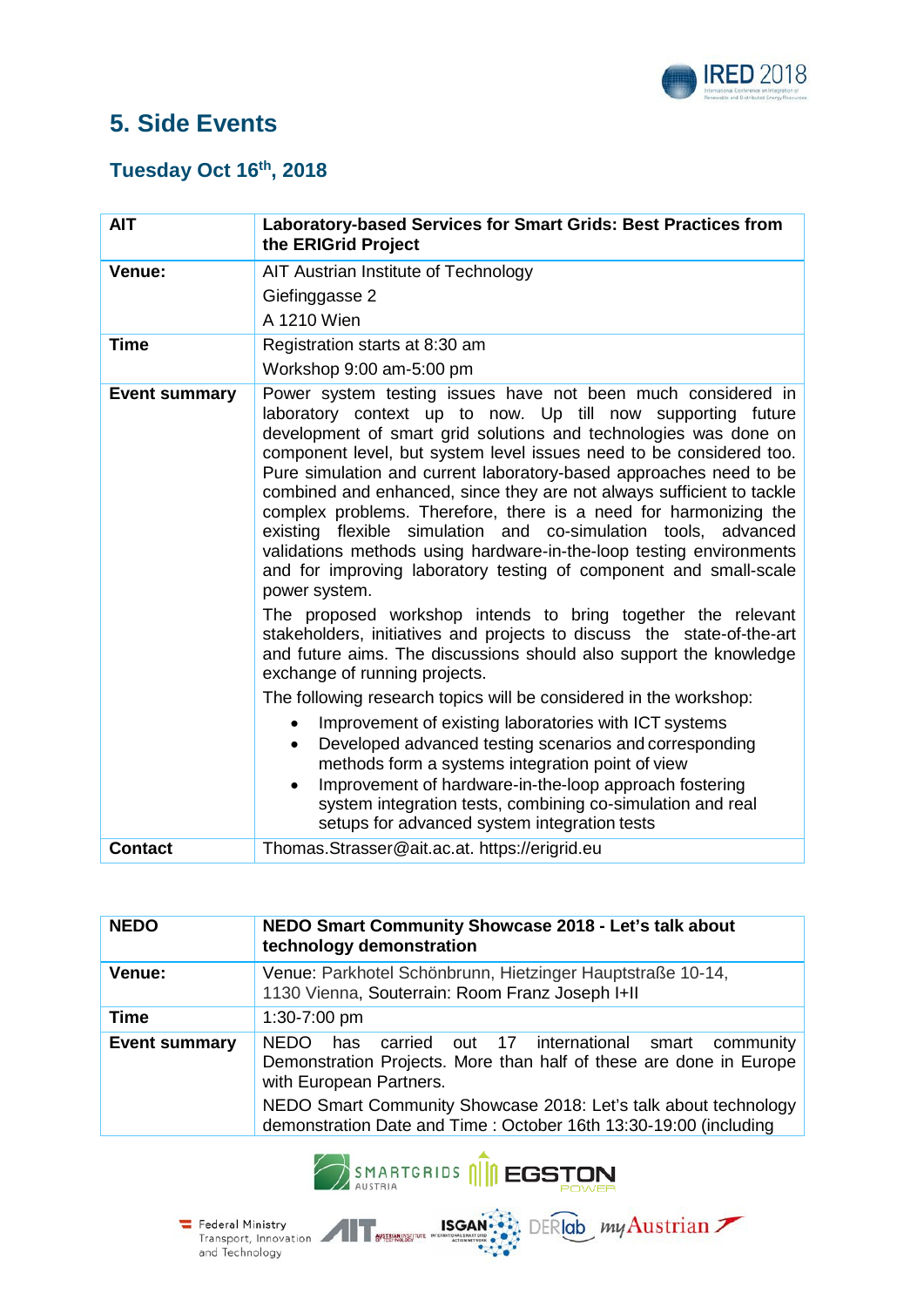

|                | <b>Networking Reception)</b>                                                                                                                                                                                                                           |
|----------------|--------------------------------------------------------------------------------------------------------------------------------------------------------------------------------------------------------------------------------------------------------|
|                | NEDO wants to enhance our demonstration project with your<br>knowledge and suggestions. Stakeholders of Japan and partner<br>country related to NEDO demonstration projects mainly in Europe<br>introduce the project plan and results for discussion. |
|                | The following topics will be discussed in the Symposium (tentative)                                                                                                                                                                                    |
|                | 1) Transmission / Distribution reliability improvement: Poland Project:<br>Slovenia Project                                                                                                                                                            |
|                | 2) Battery application: Niedersachsen Project, Speyer Project,<br>California Project                                                                                                                                                                   |
|                | 3) Demand response: Lisbon Project                                                                                                                                                                                                                     |
| <b>Contact</b> | nedo_smart_showcase2018@nedo.go.jp                                                                                                                                                                                                                     |

## Wednesday October 17th, 2018

| <b>DERIab</b>        | Grid control for inverter dominated power Systems                                                                                                                                                                                                                                                                                                                                                                                                                                                                                              |
|----------------------|------------------------------------------------------------------------------------------------------------------------------------------------------------------------------------------------------------------------------------------------------------------------------------------------------------------------------------------------------------------------------------------------------------------------------------------------------------------------------------------------------------------------------------------------|
| Venue:               | Parkhotel Schönbrunn, Hietzinger Hauptstraße 10-14, 1130 Vienna:<br>Room Österreich-Ungarn.                                                                                                                                                                                                                                                                                                                                                                                                                                                    |
| Time                 | 8:00-12:30                                                                                                                                                                                                                                                                                                                                                                                                                                                                                                                                     |
| <b>Event summary</b> | The power quality and reliability of today's power systems is mostly<br>based on synchronous generators. In order to operate the future<br>power systems securely and stably with very high shares of inverters,<br>appropriate control algorithms and operation procedures have to be<br>developed. Inverter systems can partially reproduce physical<br>properties similar to those of synchronous generators. Selected new<br>characteristics have to be implemented in grid codes and suitable<br>testing procedures have to be developed. |
|                      | Following research questions are relevant in this area:                                                                                                                                                                                                                                                                                                                                                                                                                                                                                        |
|                      | Under which conditions and control methods can inverters be<br>operated stably?                                                                                                                                                                                                                                                                                                                                                                                                                                                                |
|                      | How many voltage-controlled inverters are required at the different<br>voltage levels? What are the requirements concerning spatial<br>distribution and control capabilities?                                                                                                                                                                                                                                                                                                                                                                  |
|                      | What shares of rotating generators, current controlled and voltage-<br>controlled inverters can guarantee power system stability?                                                                                                                                                                                                                                                                                                                                                                                                              |
|                      | To which extent can "must-run-units" be reduced and replaced by<br>inverter-based generation with enhanced functionalities?                                                                                                                                                                                                                                                                                                                                                                                                                    |
|                      | What is the target scenario for frequency and voltage regulation in the<br>future interconnected power systems with very high shares of inverter<br>coupled generation?                                                                                                                                                                                                                                                                                                                                                                        |
|                      | The proposed workshop intends to bring together the relevant<br>stakeholders, initiatives and projects dealing with the topic for<br>discussing the state-of-the-art and future aims. The discussions<br>should also support the knowledge exchange of running projects. This<br>event will be the kick-off for the international research cluster "Grid<br>control for inverter dominated power systems".                                                                                                                                     |

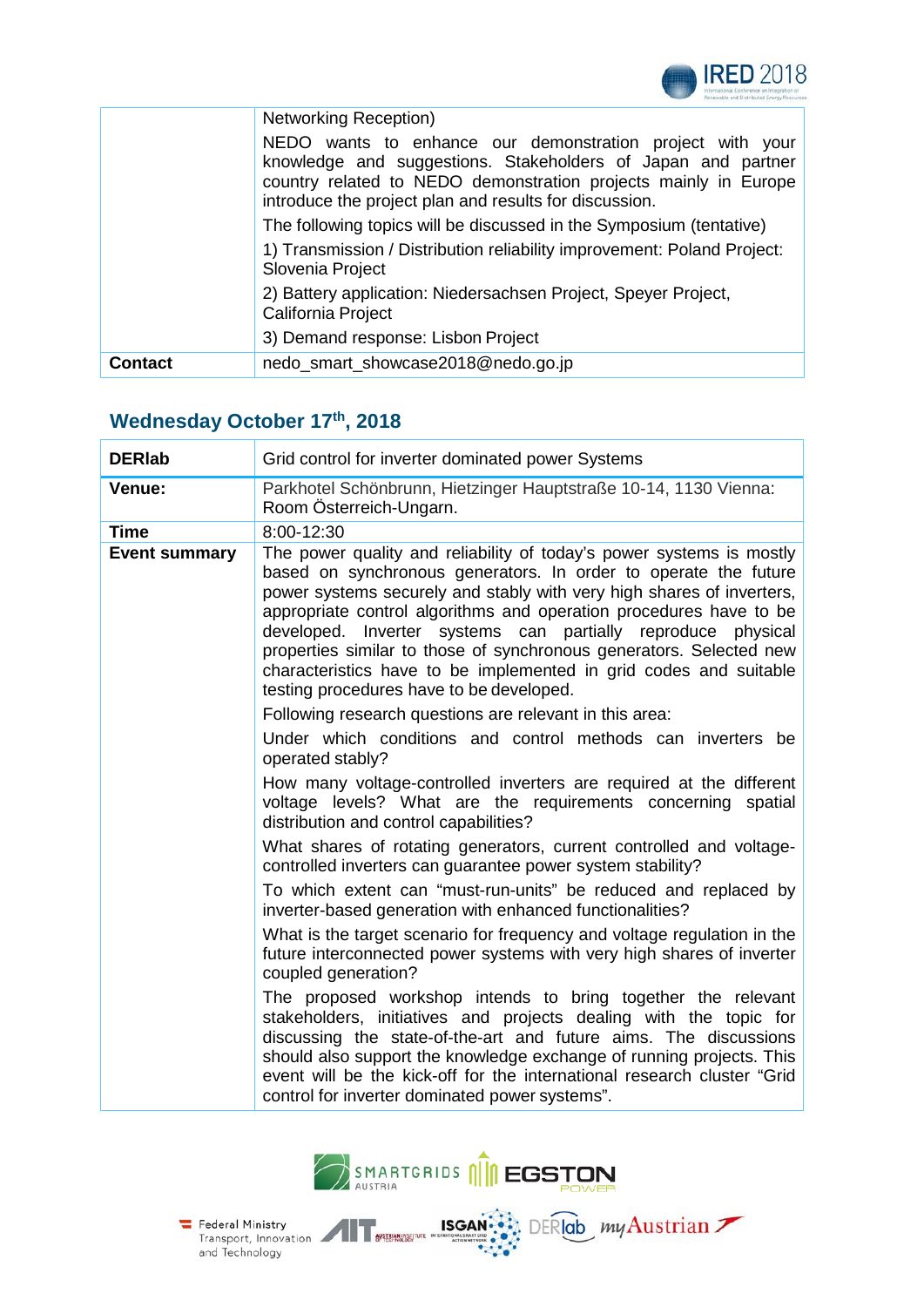

### **Friday October 19th, 2018**

| <b>Siemens</b>       | <b>Site visit: Testbed Aspern Smart City Research</b>                                                                                                                                                                                                                                                                                                                                                                                                                                                       |
|----------------------|-------------------------------------------------------------------------------------------------------------------------------------------------------------------------------------------------------------------------------------------------------------------------------------------------------------------------------------------------------------------------------------------------------------------------------------------------------------------------------------------------------------|
| Venue:               | Registration: anna.kaltenbaeck@siemens.com<br>Only a limited number of participants can join this Side Event - first<br>come first served basis<br>Meeting: Before the building of the Seestadt Technology Center,<br>Seestadtstrasse 27, 1220 Vienna.                                                                                                                                                                                                                                                      |
|                      | Directions: Starting from the conference venue at Parkhotel<br>Schönbrunn, take the Underground line U4 in the direction<br>Heiligenstadt and change at the Station Schottenring for the line U2 in<br>the direction Seestadt and go till the final stop. It will take one hour to<br>go there.                                                                                                                                                                                                             |
|                      | sperner S<br>eese ten Buchhandlung<br><b>Seestadt</b> <sup>O</sup><br>nnah Arendt-Pari<br>Technologiezentrum                                                                                                                                                                                                                                                                                                                                                                                                |
| <b>Time</b>          | 4:00 pm $-6:00$ pm                                                                                                                                                                                                                                                                                                                                                                                                                                                                                          |
| <b>Event summary</b> | During the visit you will be able to see the Demo Center, have a walk<br>through the Seestadt Aspern and visit an intelligent secondary<br>substation within the testbed.                                                                                                                                                                                                                                                                                                                                   |
|                      | The testbed Aspern Smart City Research focuses on energy<br>management, smart buildings, smart grids, smart ICT and smart users.<br>To optimize the utilization of energy, technologies and consumption,<br>an integrative system approach is used.<br>ASCR was identified as the world's best Smart Project 2016. It<br>prevailed against more than 250 projects from 45 countries at the<br>Smart City Expo World Congress in Barcelona, the world's largest<br>event on the subject of smart cities.     |
|                      | <b>ASCR Democenter:</b><br>In an interactive showroom, visitors are given the opportunity to get to<br>know the complex research programme and all its facets. A tour<br>through the Demo Center demonstrates all about how the production,<br>storage, distribution and consumption of energy can be efficiently<br>designed in an urban context. Presentations are tailored to the<br>interests and prior knowledge of the visitors.<br>Walk through the Smart City Vienna Living Lab District - Seestadt |
|                      |                                                                                                                                                                                                                                                                                                                                                                                                                                                                                                             |



and Technology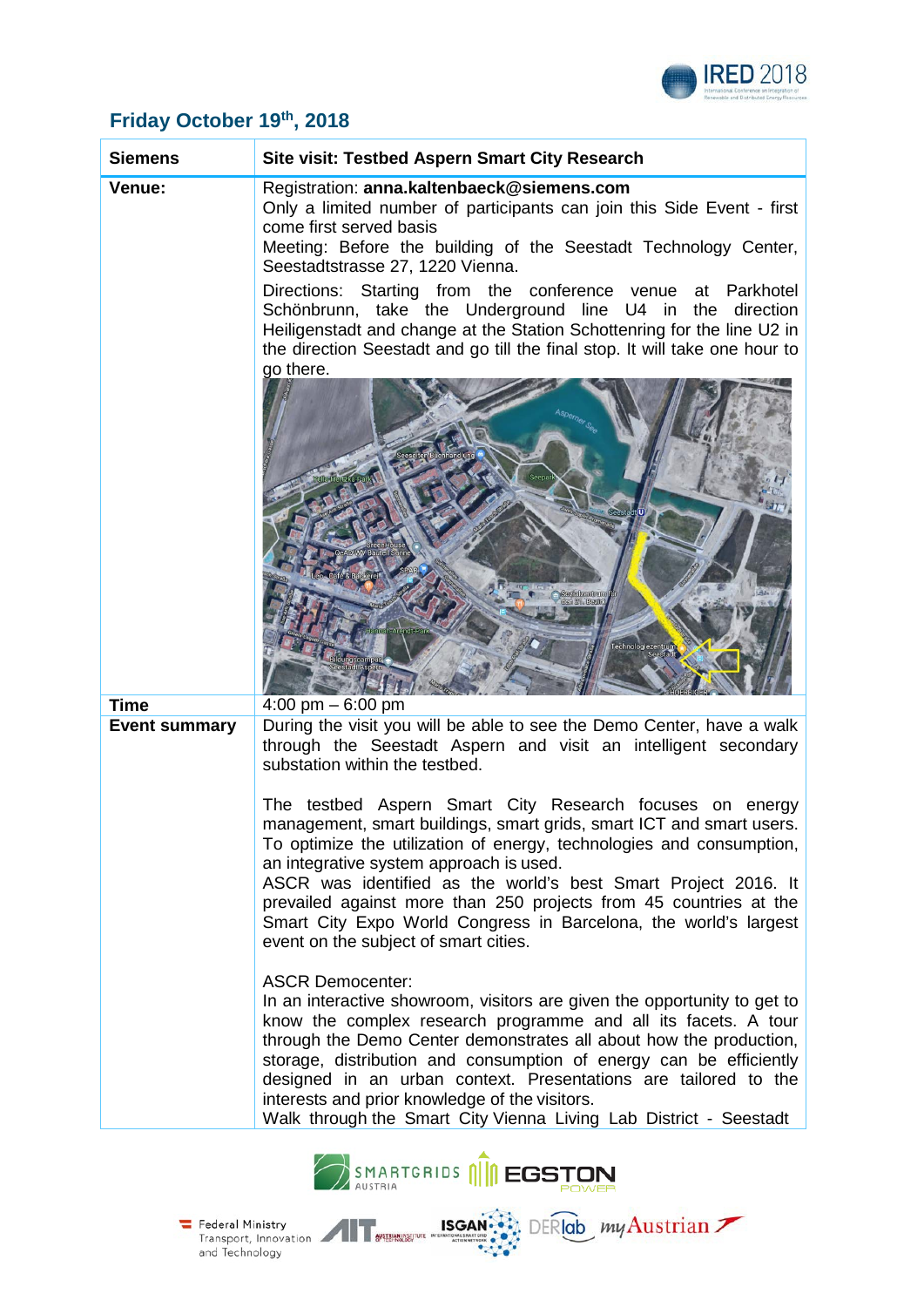

Aspern:

|                | You will be able to see the Seestadt Aspern in real life operation -<br>including the visit of one intelligent secondary substation.<br>In total 12 secondary substations, 24 transformers of different types<br>(including one variable), numerous sensors in the substations and<br>supply lines with different measurement accuracy (including power<br>quality measurements) as well as smart meters make up the basic<br>infrastructure of the ASCR Smart Grid testbed. Furthermore, there are<br>five grid storage systems in the substations with important functions<br>both for the grid and the energy market. ASCR is investigating how to<br>turn passive distribution network operations into actively managed<br>smart grid operations.<br>In addition, three buildings – a residential building, a student home and<br>a school campus (currently a nursery school and primary school) -<br>constitute the smart building research objects of ASCR. Equipped with<br>photovoltaic panels, solar thermal panels, hybrid panels, heat pumps<br>and various thermal as well as electrical storage facilities, smart<br>materials, building technology and IT, the buildings of tomorrow act as<br>flexible prosumers. Complex ICT systems facilitate the optimum,<br>automated management of energy distribution, consumption, storage<br>and transmission. Furthermore, smart buildings can also participate in<br>the electricity market. |
|----------------|---------------------------------------------------------------------------------------------------------------------------------------------------------------------------------------------------------------------------------------------------------------------------------------------------------------------------------------------------------------------------------------------------------------------------------------------------------------------------------------------------------------------------------------------------------------------------------------------------------------------------------------------------------------------------------------------------------------------------------------------------------------------------------------------------------------------------------------------------------------------------------------------------------------------------------------------------------------------------------------------------------------------------------------------------------------------------------------------------------------------------------------------------------------------------------------------------------------------------------------------------------------------------------------------------------------------------------------------------------------------------------------------------------------------------------------------------------|
| <b>Contact</b> | anna.kaltenbaeck@siemens.com                                                                                                                                                                                                                                                                                                                                                                                                                                                                                                                                                                                                                                                                                                                                                                                                                                                                                                                                                                                                                                                                                                                                                                                                                                                                                                                                                                                                                            |



Federal Ministry<br>Transport, Innovation<br>and Technology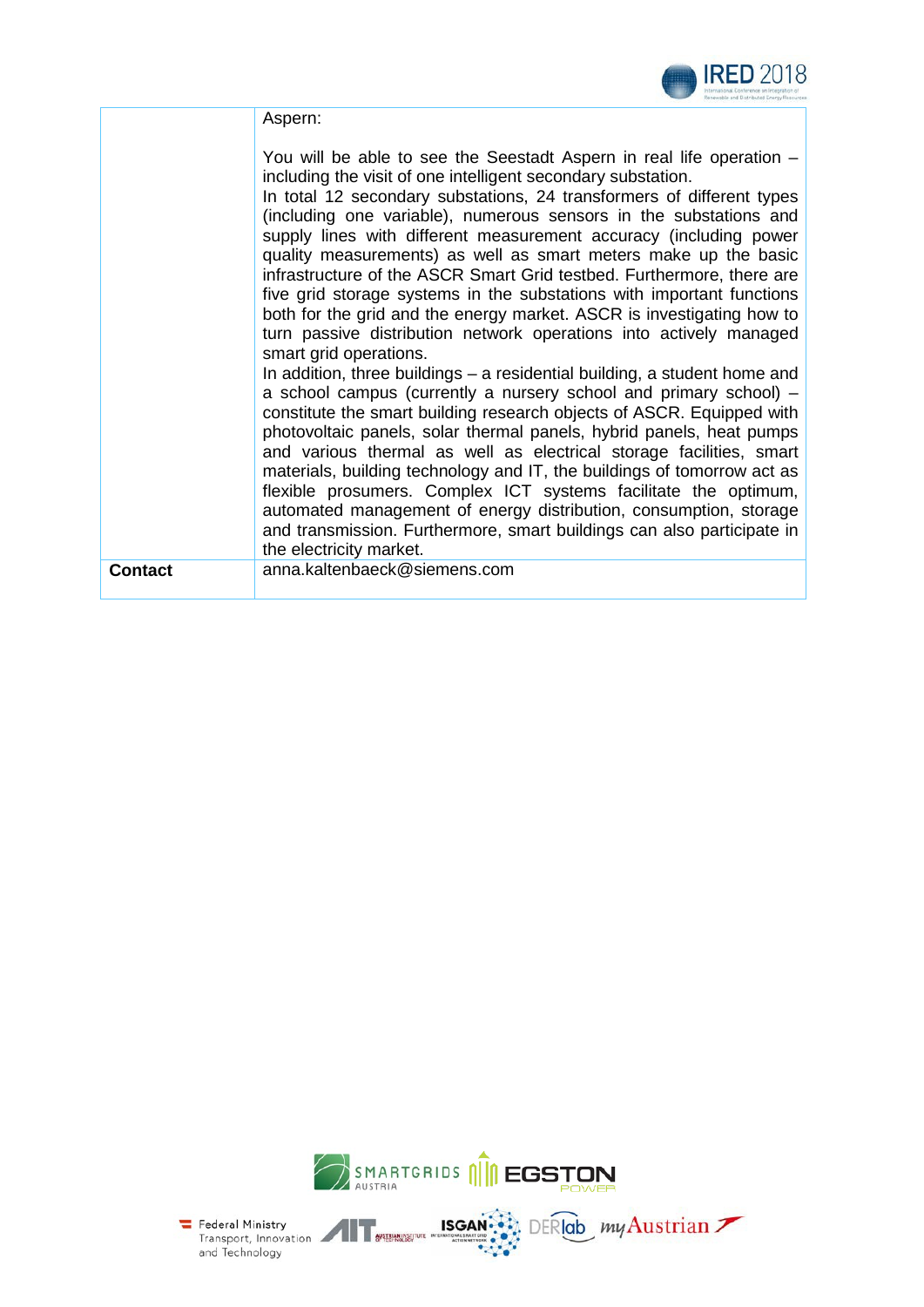

# **6. Scientific Committee**

| Hirohisa      | Aki                 | National Institute of Advanced Industrial Science and<br>Technology (AIST), Japan |
|---------------|---------------------|-----------------------------------------------------------------------------------|
| Josef         | Ayoub               | National Resources Canada, Canada                                                 |
| Atul          | <b>Bali</b>         | Power Grid India, India                                                           |
| Minnesh       | <b>Bipath</b>       | SANEDI South African National Energy Development<br>Institute, South Africa       |
| Roland        | Bründlinger         | AIT Austrian Institute of Technology, Austria                                     |
| Graeme        | <b>Burt</b>         | University of Strathclyde, UK                                                     |
| Mihai         | Calin               | DERIab e.V.                                                                       |
| Remy          | Denos               | <b>European Commission</b>                                                        |
| Abraham       | <b>Ellis</b>        | Sandia National Laboratories (SNL), US                                            |
| Wolfgang      | Gawlik              | University of Technology Vienna, Austria                                          |
| <b>Nikos</b>  | Hatziargyriou       | National Technical University of Athens and HEDNO,<br>Greece                      |
| Reza          | Iravani             | University of Toronto, Canada                                                     |
| <b>Thomas</b> | Key                 | Electric Power Research Institute (EPRI), US                                      |
| Benjamin      | Kroposki            | National Renewable Energy Laboratory (NREL), US                                   |
| Reji          | <b>Kumar Pillai</b> | India Smart Grid Forum, India                                                     |
| Nobuhiko      | Kusunose            | New Energy and Industrial Technology Development<br>Organization (NEDO), Japan    |
| Andreas       | Lugmaier            | Nationale Technologieplattform Smart Grids Austria /<br>Siemens AG, Austria       |
| Luciano       | Martini             | Ricerca sul Sistema Energetico Spa., Italy                                        |
| <b>Mark</b>   | McGranaghan         | Electric Power Research Institute (EPRI), US                                      |
| Satoshi       | Morozumi            | New Energy and Industrial Technology Development<br>Organization (NEDO), Japan    |
| Alexandre     | Prieur              | Natural Resources Canada, Canada                                                  |
| <b>Mark</b>   | Rawson              | California Energy Commission, US                                                  |
| Jim           | <b>Reilly</b>       | <b>Reilly Associates, US</b>                                                      |
| Yap Choon     | Soh                 | <b>Energy Market Authority, Singapore</b>                                         |
| Philippe      | <b>Strauss</b>      | Fraunhofer IEE, Germany                                                           |
| Kazuyuki      | Takada              | New Energy and Industrial Technology Development<br>Organization (NEDO), Japan    |
| Dan           | Ton                 | Department of Energy, US                                                          |
| Peter         | Vaessen             | DERIab e.V.                                                                       |
| Patrick       | Van Hove            | <b>European Commission</b>                                                        |
| Weisheng      | Wang                | CEPRI (SGCC), China                                                               |
| John          | Ward                | CSIRO, Australia                                                                  |
| Karin         | Widegren            | <b>ISGAN Chair</b>                                                                |
| Chae          | Woo-Kyu             | Korea Electric Power Research Institute, Korea                                    |
| Wang          | Yibo                | China Academy of Science, China                                                   |



Federal Ministry<br>Transport, Innovation<br>and Technology<br>and Technology